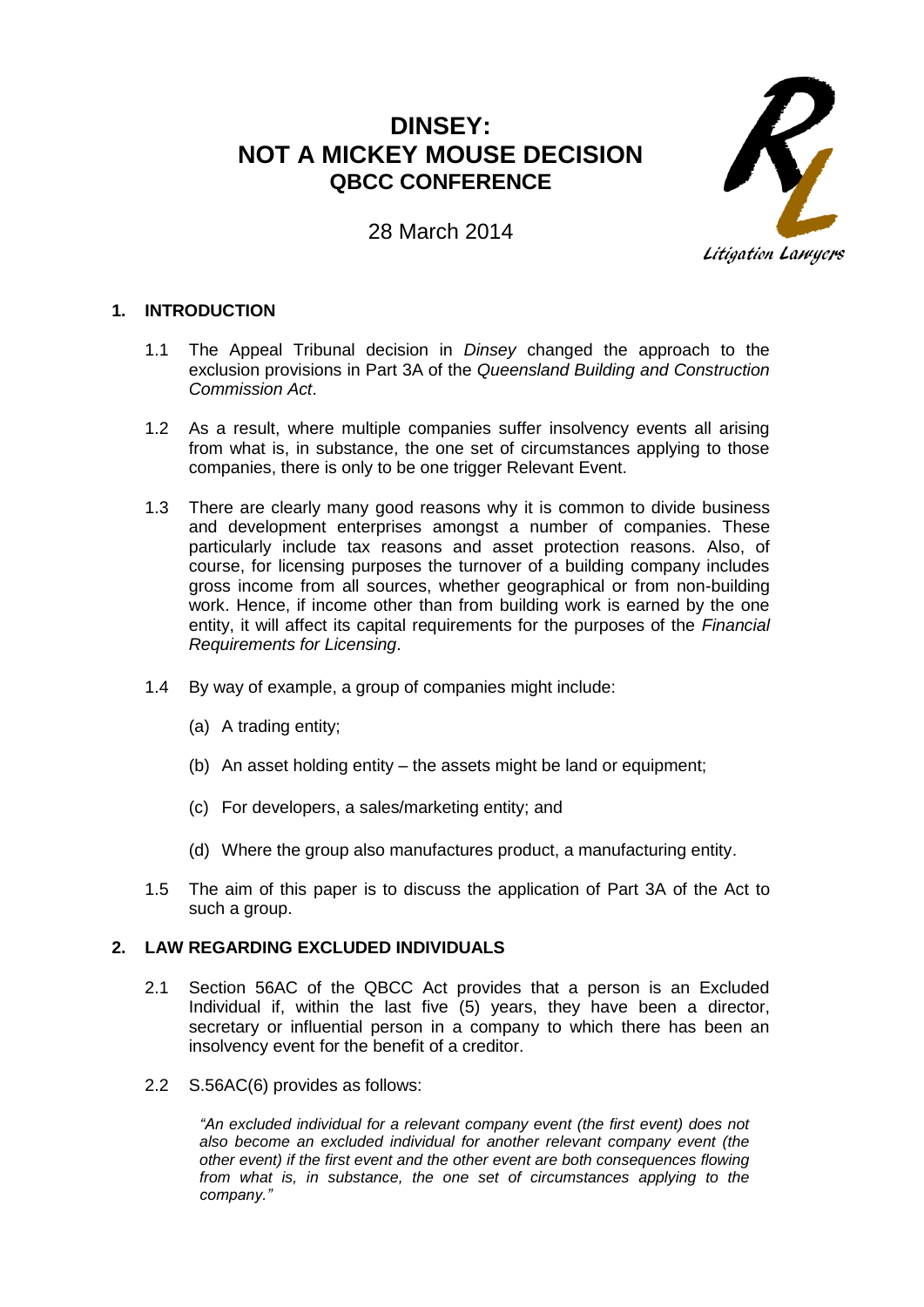2.3 This aims to prevent there being multiple relevant events where there is more than one insolvency event.

### **3. APPEAL TRIBUNAL DECISION IN DINSEY V QBSA**

3.1 The fundamental finding in the appeal decision in *Dinsey* [2013] QCATA 225 was that the reference to "the company" could refer to multiple companies:

> [40] It may readily be accepted that the "first event" must refer to a particular *and therefore single company event. But there is then reference to "another company event (the other event)" (emphasis added). This easily brings into reckoning an event in relation to a second company. "Another relevant company event" is by no means limited to an event affecting the company involved in the first event. There is no good reason why the "first event" may not apply to one company, and "the other event" to a second company. There is equally no good reason in logic or fairness why the final words of the section ("applying to the company") should be confined to a single company, namely the company involved in the first event.*

> *[41] Indeed [s 32C](http://www.austlii.edu.au/au/legis/qld/consol_act/aia1954230/s32c.html) of the [Acts Interpretation Act 1954](http://www.austlii.edu.au/au/legis/qld/consol_act/aia1954230/) suggests otherwise. It states:*

*32C Number*

*In an Act -*

*(a) words in the singular include the plural; and*

*(b) words in the plural include the singular.*

*[42] Such an interpretation of course may be displaced, wholly or partly, "by a contrary intention appearing in any Act" But when one reads s 56AC(6) as a whole, and in context, I do not think that any intention is shown contrary to*  inclusion of the plural in the final words of the section "applying to the *company". If anything, the context suggests that the plural was intended. The section makes perfect sense if the final words "the company" are read as including "companies".*

# **4. MULTIPLE EVENTS TO THE SAME COMPANY**

- 4.1 A plain reading of s. 56AC(6) shows that if multiple events to the same company arise from the same set of circumstances, they must be considered as one only Relevant Event.
- 4.2 Almost every company that is placed in administration, at the second meeting of creditors will be placed into liquidation or enter a deed of company arrangement. Clearly, these are events that follow as an obvious consequence flowing from the commencement of the administration.
- 4.3 It is conceivable however, that multiple events to the one company do not arise from the same set of circumstances. For example:
	- (a) Appointment of receiver will usually occur due to breach of a finance facility. The reasons for such appointment will be the reasons for breach of the finance facility; and
	- (b) In the meantime, the company may not have paid tax for a long time and the directors might receive a Director Penalty Notice. As a result, the dominant reason for the administration is the unpaid tax, the reason for which might stem from something different.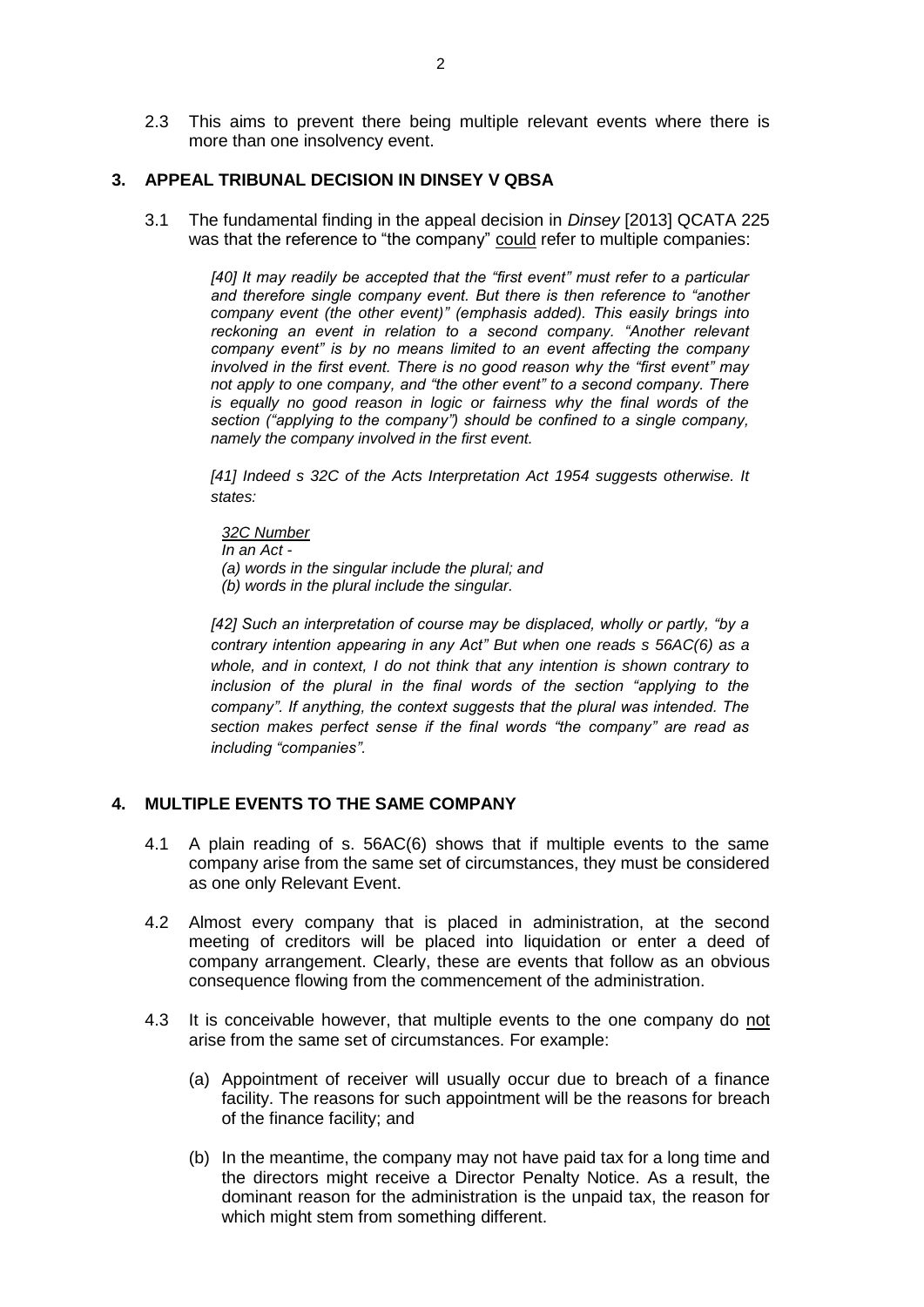4.4 In these circumstances, it might be that, following consideration of the circumstances, the triggers are different.

### **5. MULTIPLE COMPANIES EACH SUFFERING AN EVENT**

- 5.1 The decision in *Dinsey* provides confirmation that Section 56AC(6) can apply to multiple companies. It does not however mean that if companies are in a group, it must be considered that there is one only event.
- 5.2 For the section to apply, both events must result from, what is in substance the one set of circumstances applying to both companies.
- 5.3 It is likely that if a group of companies with the same directors and shareholders are placed into the same type of insolvency event on the same day the events arise from the one set of circumstances. Practically, it would be unusual for this not to be the case. However, coincidence in time is not the test. The test requires the one set of circumstances applying to the companies, and that test must be satisfied even where there is coincidence in the insolvency events.
- 5.4 The question however becomes more difficult where the companies are placed into different types of insolvency events months apart. In those circumstances, after review they might or might not arise from the one set of circumstances.
- 5.5 As usual in these types of matters, the facts of each matter need to be considered on their own merits.
- 5.6 Whether multiple insolvency events arise from the same set of circumstances, they must necessarily be approached by identifying the cause of the Relevant Event to each discrete company within the group.
- 5.7 The words "*consequences flowing from….the same set of circumstances*" raises consideration of causation of the events.
- 5.8 Considerations that would likely indicate similar causation in most cases would be:
	- (a) Whether the companies had finance that was cross collaterised across the group – hence through guarantees. As a result, if one company breaches the facility, then all companies are in breach;
	- (b) Whether there are loans between the companies (related entity loans) through which different entities within the group were funded;
	- (c) The group was involved in the same venture.
- 5.9 Factors that might suggest different causes of the Relevant Events are:
	- (a) The interests of one company have been ignored to the benefit of another. Whilst a permitted individual case, there was some discussion of this point in *Alafaci v QBCC* [2014] QCAT 499 at [40] to [43]:

*[40] Mr Alafaci contends that the insolvency of Mars West and of Planet Plumbing (VIC) are both consequences flowing from the one set of*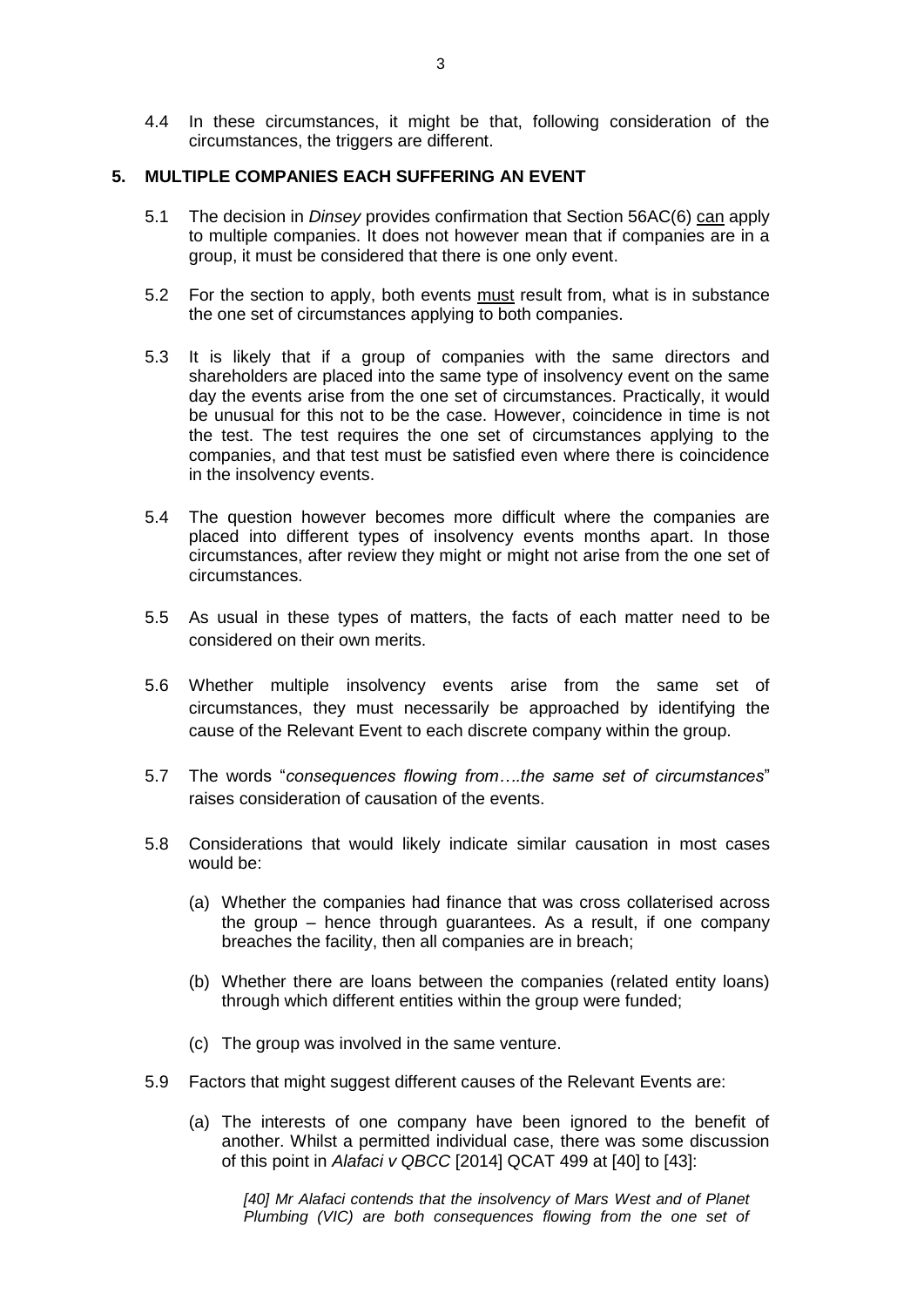*circumstances and that he ought not be regarded as an excluded individual in respect of the Second Event. This was a contention first raised during the hearing. Mr Alafaci did not seek to review the QBSA's decision that he was an excluded individual for the Second Event. This application is to review the QBSA's decision not to categorise him as a "permitted individual" in respect of the Second Event.*

*[41] …*

*[42] Mr Alafaci did not, in substance, make any submissions as to why the Dinsey decision, which related to a review of a QBSA decision that Mr Dinsey was an excluded individual, is relevant to the Tribunal's jurisdiction to determine a review of a decision to refuse to categorise Mr Alafaci as a "permitted individual". I am not satisfied that it is directly relevant and refuse the request to relist the matter for further oral and written evidence.*

[43] While the insolvency of Mars West factually contributed to the *insolvency of Planet Plumbing (VIC) I am not satisfied that the insolvency of Mars West and of Planet Plumbing (VIC) are both consequences flowing from the one set of circumstances. A circumstance that resulted in the insolvency of Planet Plumbing (VIC) was borrowing money from Mars West, a company experiencing cash flow difficulties, where Planet Plumbing (VIC) had no or little prospect of repaying the amount borrowed. Planet Plumbing (VIC) also had other creditors, including the ATO, which it had no or little prospect of paying.*

- (b) No cross-collateralisation or inter-company loans hence the companies' financial fortunes are not inter-related;
- (c) A tax issue in one only company.
- 5.10 The fact that different types of insolvency events occur on different dates is not conclusive that the events have different causes. It does however hint that there might be different factors involved.

#### **6. MULTIPLE BANKRUPTCY EVENTS**

6.1 Section 56AC(5) of the QBCC Act provides:

*(5) An excluded individual for a relevant bankruptcy event (the first event) does not also become an excluded individual for another relevant bankruptcy event (the other event) if the first event and the other event are both consequences flowing from what is, in substance, the one set of circumstances applying to the individual.* 

- 6.2 It does not seem possible for this to apply to bankruptcies of multiple individuals.
- 6.3 On that basis, this can only apply to different events to the same person such as signing an authority pursuant to s. 188 of the Bankruptcy Act followed by bankruptcy.

# **7. WHAT ARE THE PRACTICAL RAMIFICATIONS ARISING FROM DINSEY?**

7.1 If insolvency events to more than one company are in truth only one set of circumstances applying to the group, it means that, if the licensee wants to be permitted, there still needs to be a permitted individual application.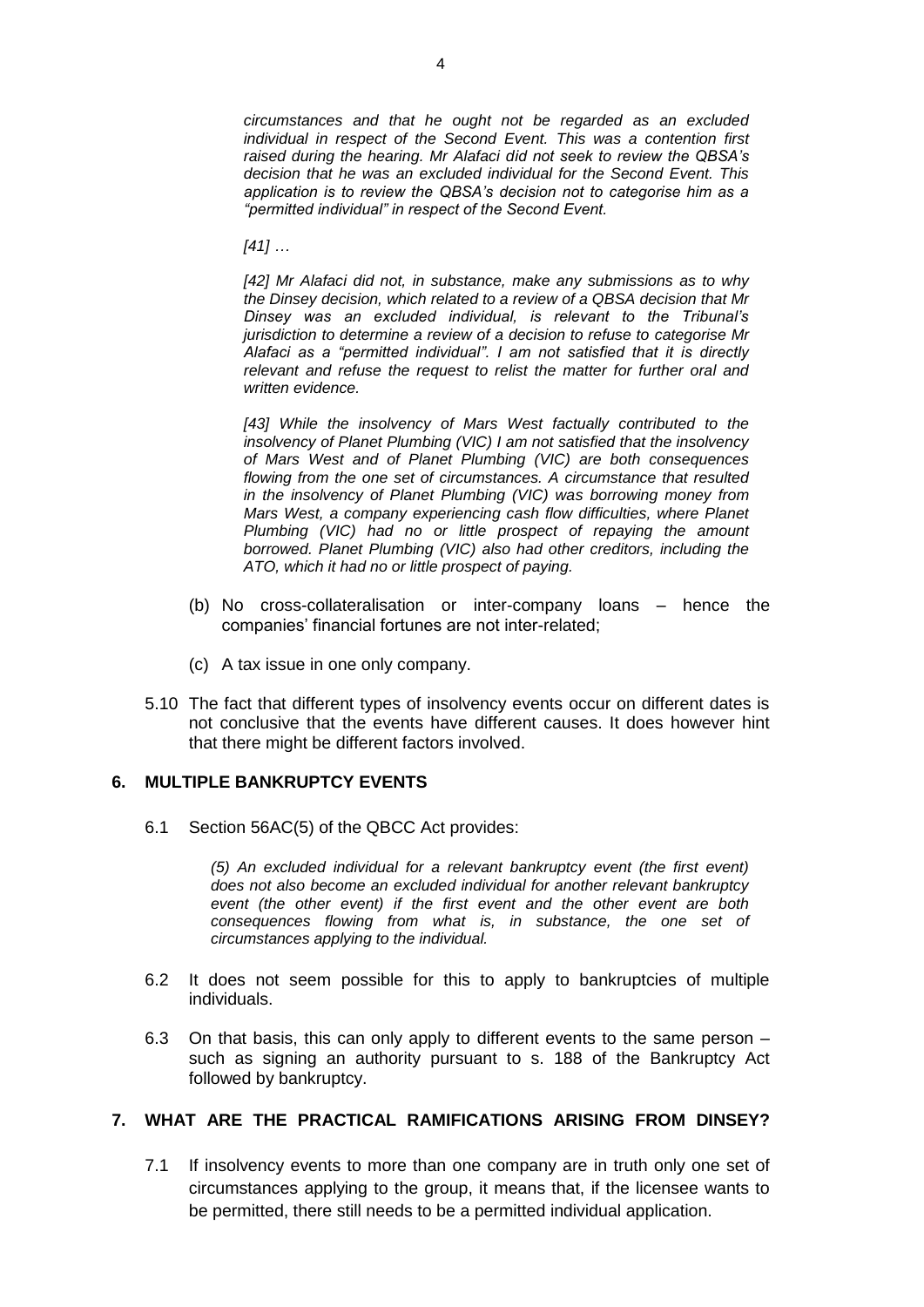- 7.2 Prior to the Appeal Tribunal decision, each event was treated separately hence the permitted individual test is considered from the perspective of the relevant company, not globally from the group perspective – see *Ernst v QBSA* [2011] QCATA 155 at [55] to [57], citing *Walker v Wimborne* [1976] HCA 7.
- 7.3 The above point highlights that it is necessary to determine what constitutes "the Relevant Event" before the permitted individual test can be considered. That is, to consider the "reasonable steps test" as required by s. 56AD(8), it is necessary to identify "the Relevant Event". Only once this is done is it possible to identify "the circumstances that resulted in the happening of the Relevant Event" or consider the steps taken to avoid such event.
- 7.4 Conversely, if there is not finality as to whether or not 56AC(6) applies, and hence it remains uncertain as to what constitutes the "Relevant event", it does not seem feasible to attempt assessment of what caused "the event" or what steps might have been taken to avoid it.
- 7.5 If a person is categorised as a Permitted Individual for a company event, and later claims that another event resulted from the same set of circumstances, the assessment of the later matter could in some instances sit awkwardly with earlier assessment of the permitted individual matter. That is:
	- (a) The earlier Permitted individual application must proceed on a finding as to what constituted the Relevant Event – namely to the insolvency of that company;
	- (b) In such matter, there must have been consideration of consequential elements of the test, namely identification of the circumstances that caused that Relevant Event, and assessment of reasonable steps based upon those circumstances;
	- (c) Such application will be premised upon the permitted individual application that was lodged;
	- (d) To allow a claim at a later time that an insolvency event suffered by a different company flowed from the same set of circumstances must change the identification of the Relevant Event, and therefore the consequential elements in the earlier permitted individual case.
- 7.6 As a result, at first glance, it would seem:
	- (a) Inappropriate to proceed with permitted individual review/s when it is not fixed as to whether or not s. 56AC(6) applies; and
	- (b) If a permitted individual application has been dealt with and decided, it could be inappropriate to re-open the issue as to identification of the circumstances.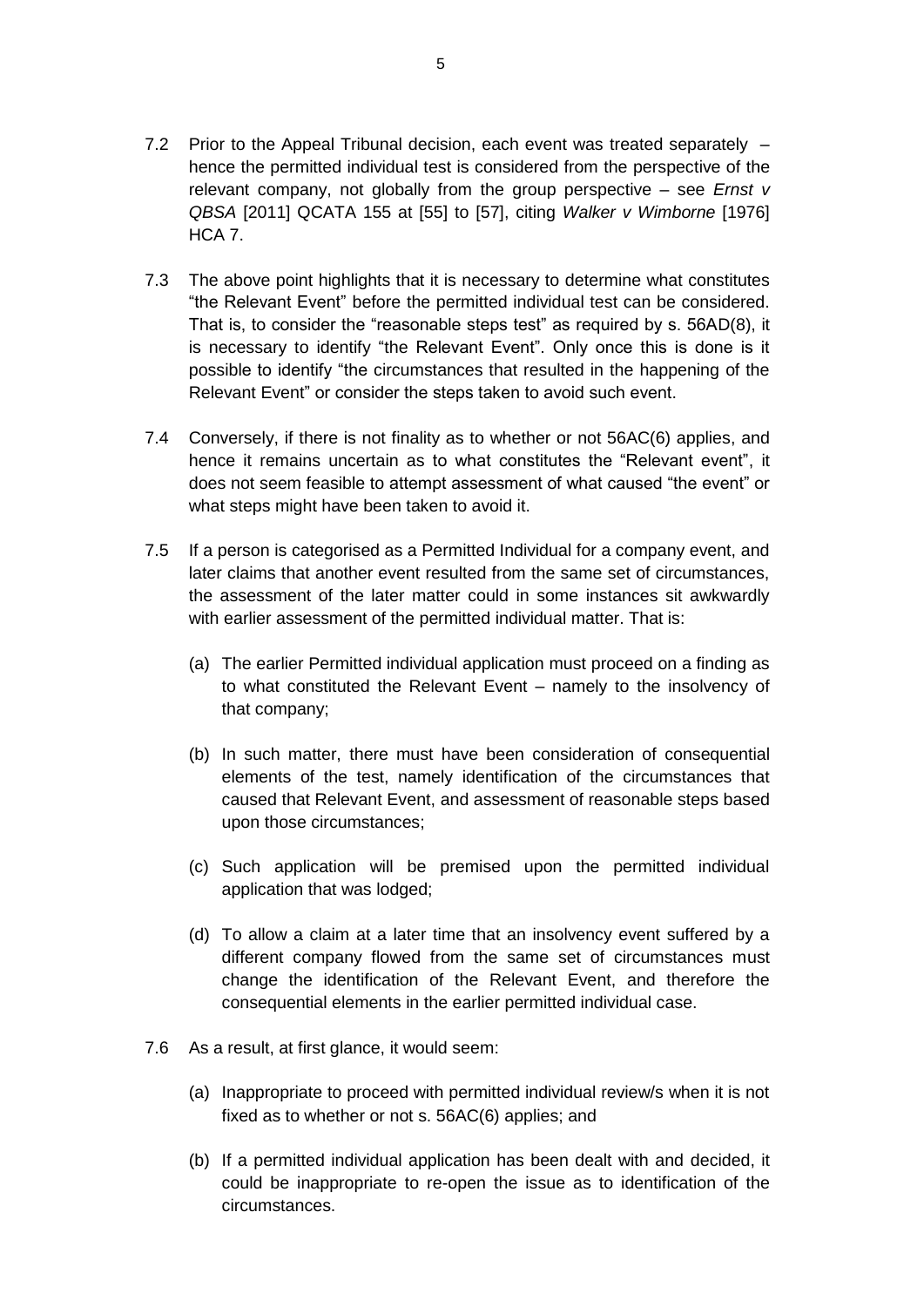### **8. WHAT AFFECT IS THERE ON MATTERS RESOLVED BEFORE 2013?**

- 8.1 The statute law on this point has not changed since 1999. However, prior to the appeal decision there were cases decided, both by BSA and the Tribunal, applying the old approach to the law.
- 8.2 Where a decision was made previously by a Tribunal, this would be binding upon the Commission. In those circumstances, it would not be appropriate for the Commission to make a decision departing from the Tribunal's adjudication. Therefore, if a person was aggrieved, they should apply to the Tribunal for extension of time to re-open their case. Whether or not that would, or even could, be successful, is a matter for consideration beyond this paper.
- 8.3 If a decision has been made by BSA and is not the subject of review in the Tribunal, it would be sensible from the position of the builder to make an informal application to the Commission asking that they change their decision. If not satisfied with the response, then apply to QCAT for an extension of time within which to proceed with the review.

### **9. THE PROPOSED AMENDMENT TO S.56AC**

9.1 The Report into the BSA issued in November 2012 included comment from HIA (per page 65 of the report):

> *"The current determinations of "excluded" and "a permitted" individual under the QBSA Act are ambiguous to say the least. The format of determining excluded and permitted status relies on "event" deeming provisions. …...The biggest concern is that what most people would regard as one event counts as two in the provisions of the Act. Where a building company fails, this often results in the bankruptcy of the directors. Whilst the failure of the business and the bankruptcy had the same cause, the Act requires these to be counted as two events resulting in permanent exclusion from the industry of the director"*

9.2 As a result the Committee commented (also page 65):

*"The Committee is concerned that the QBSA's approach to the deeming of financial events (such as bankruptcy, insolvency, etc) has an adverse and potentially unfair impact upon licensees.*

*The QBSA currently deems the failure of a business and the consequential bankruptcy of the individual directors as two events. Whilst one financial event recorded against an individual can result in that individual becoming unlicensed for five years, two financial events recorded against a licensee results in permanent exclusion."*

9.3 Recommendation 35 stated:

*"The Committee recommends that the Minister for Housing and Public Works seek amendment to the QBSA Act to provide that where an individual's "relevant bankruptcy event" and "a relevant company*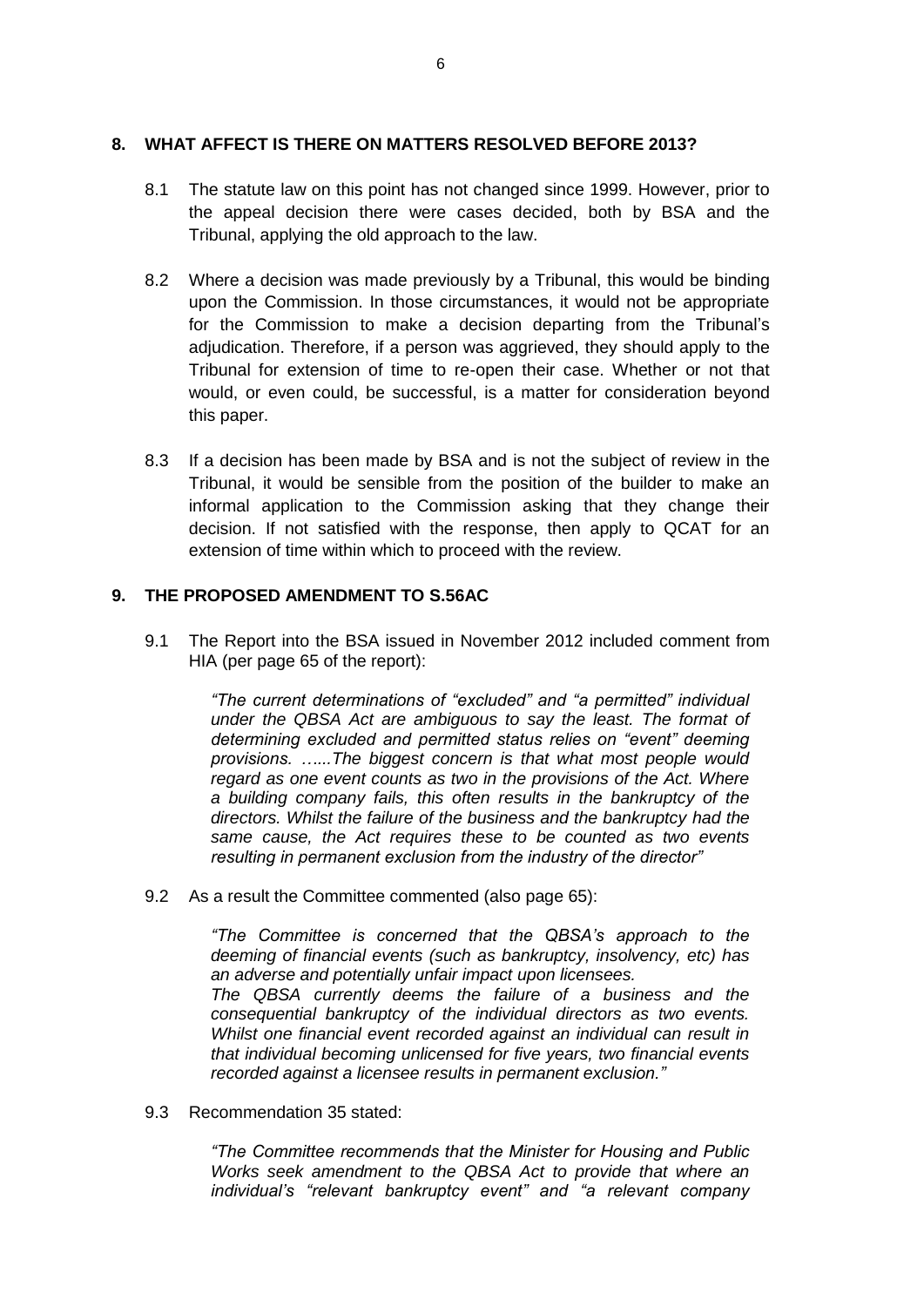*event" stem from the same financial incident, that they be deemed one event for the purposes of penalties.*

- 9.4 In May 2013 the Queensland Government Response to that Report supported amendment to s. 56AC. In this regard a "relevant bankruptcy event" and a "relevant company event" should be treated as one event if they arise out of the same incident.
- 9.5 The Bill to introduce this legislation does not appear as yet to have been introduced to parliament.
- 9.6 Assuming the Bill proposes legislation consistent with the Queensland Government Response mentioned above, considerations that might arise in interpreting the new legislation are:
	- (a) Similar to the analysis in relation to multiple corporate events, the fact that there is a company insolvency event and a bankruptcy event does not mean automatically that they arise from the same set of circumstances;
	- (b) It is likely that in most, if not all, matters, the company event will occur first in time, followed later by the bankruptcy event. It is however feasible that a bankruptcy event could occur first, and trigger a company insolvency event;
	- (c) Assuming the company event occurs first, it is likely that the cause of that event will not be relevant to considering whether the bankruptcy event arises from the same set of circumstances.
	- (d) In considering whether the bankruptcy event arose from the same set of circumstances as the company event, it would seem critical to identify the causes of the bankruptcy event;
	- (e) If the bankruptcy event arises from liabilities triggered by default of the company and only from those liabilities, then it would follow that the bankruptcy arises from the same set of circumstances. Examples of personal liabilities triggered by default of the company might be:
		- Director's guarantees note that subject to the wording of the amendment, it might be that the reasonableness of giving such guarantee is not a relevant consideration;
		- Director Penalty Notice:
		- QBCC debt pursuant to s. 111C;
		- Breach by company of Cross-collaterised finance triggering default. In reality though, this is another example of a guarantee.
	- (f) Factors that might suggest that the bankruptcy did not stem from the corporate insolvency event might be where the bankruptcy results from:
		- Personal credit card debt from consumer spending;